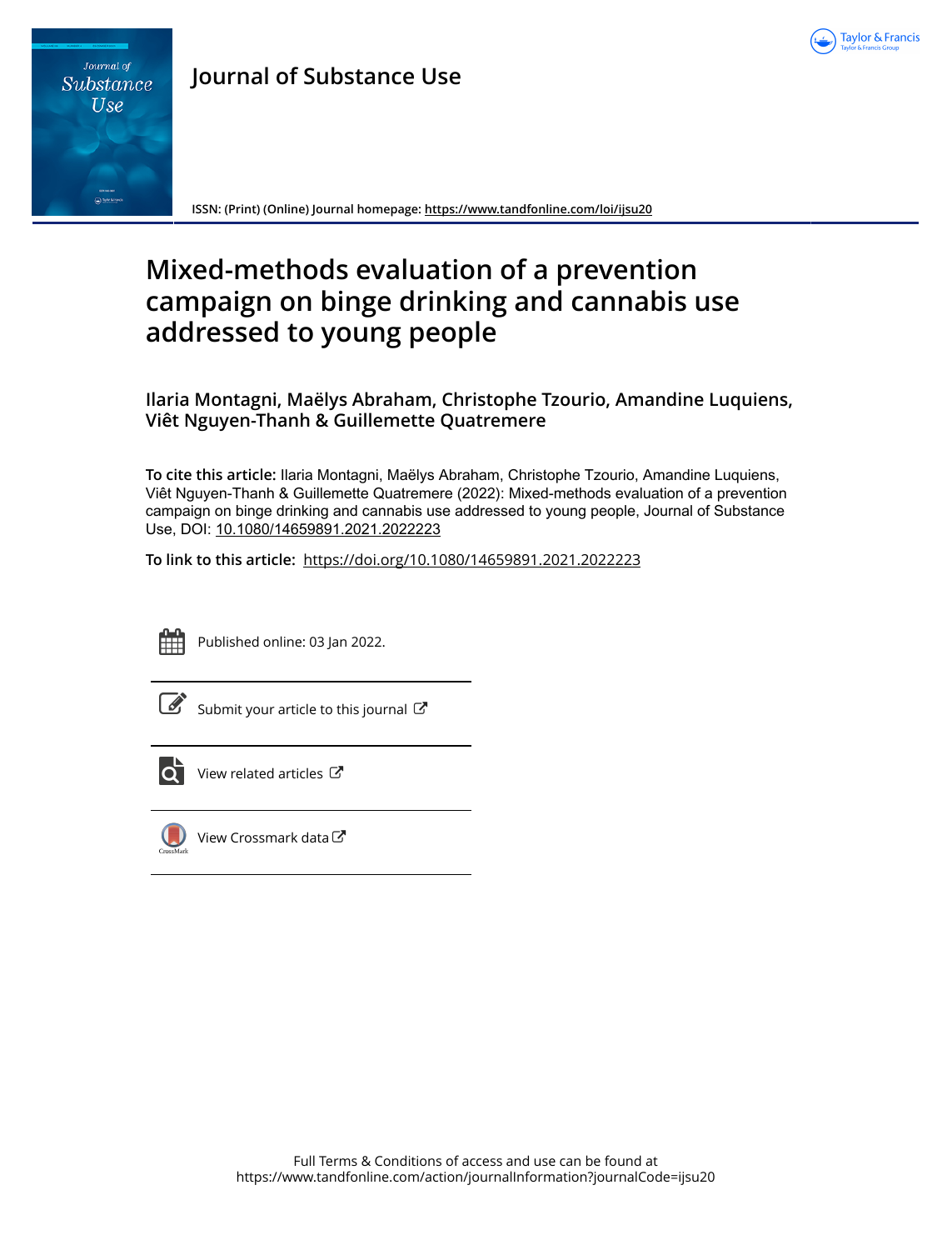

## **Mixed-methods evaluation of a prevention campaign on binge drinking and cannabis use addressed to young people**

Il[a](#page-1-0)ria M[o](http://orcid.org/0000-0002-6517-2984)ntagni D<[s](http://orcid.org/0000-0002-9402-442X)up>a</sup>, Maëlys A[b](#page-1-0)ra[h](http://orcid.org/0000-0002-5383-2404)am<sup>a</sup>, Christophe Tzourio D<sup>a</sup>, Aman[d](#page-1-1)ine Luquiens D<sup>b.c</sup>, Viêt Nguyen-Thanh D<sup>d</sup>, an[d](#page-1-1) Guillemette Quatremere<sup>d</sup>

<span id="page-1-1"></span><span id="page-1-0"></span><sup>a</sup>Bordeaux Population Health Research Center (UMR 1219), Team HEALTHY, University of Bordeaux, Inserm, Bordeaux, France; <sup>b</sup>Addictions Department, CHU Nîmes, Univ Montpellier-Nîmes, France; <sup>c</sup>UVSQ, CESP, INSERM, Paris-Saclay University, Univ. Paris-Sud, Villejuif, France; <sup>d</sup>Department<br>of Prevention and Health Promotion Santé Publique France, Saint Maurice, France

### **ARSTRACT**

**Objective:** To assess whether the French "Amis aussi la nuit" ("Friends also at night") campaign on peersupport concerning binge drinking and cannabis use in a party setting reached young adults aged 17– 25 years, and how it was perceived by them.

**Methods:** A posttest evaluation of the campaign using a mixed-methods design was performed. Quantitative data from a large survey ( $n = 1003$ ) and qualitative data from semi-structured interviews  $(n = 23)$  and one focus group  $(n = 6)$  were combined to explore strengths and weaknesses of the campaign. We adopted a convergent design where all data were collected simultaneously, reported jointly and, finally, cross-checked for discussion.

**Results:** Participants appreciated the campaign, felt involved in its preventive messages and found used communication strategy acceptable and effective. Some negative features were also identified, especially concerning the language and tone of the campaign.

**Conclusions:** Recommendations for improving this campaign and informing future ones on similar topics are provided based on the study results. Our findings are important for public health professionals who are interested in the prevention of high-risk behaviors in the young.

## **Introduction**

<span id="page-1-15"></span>Binge drinking is generally defined as a disproportionately high quantity of alcohol drunk in a short period of time, with negative consequences both in the short term (e.g., risk of injury, risky behaviors related to sex or driving) and in the long term (e.g., cancer, cirrhosis, impaired brain development) (Wechsler, [1994](#page-6-0)). It is a widespread phenomenon among young people (Davoren et al., [2016\)](#page-6-1). According to national statistics (OFDT, [2019\)](#page-6-2), in 2017 less than half of French young adults (44%) reported having had more than five drinks on a single occasion in the past 30 days.

<span id="page-1-12"></span><span id="page-1-7"></span><span id="page-1-4"></span>Similarly, cannabis is among the most widely used illicit drugs by young people in high-income countries (Hall & Degenhardt, [2009](#page-6-3)). Cannabis use in young adulthood increases the likelihood of developing adult psychosis, mental health problems, and adjustment difficulties like conduct problems or school dropout (Arseneault et al., [2002](#page-5-0)). In France, in 2019 (Le Borgès et al., [2019;](#page-6-4) Santé Publique France, [2019](#page-6-5)) 27% of young people were using cannabis.

<span id="page-1-9"></span><span id="page-1-3"></span>Thus, binge drinking and cannabis use are important prevention topics for health institutions and professionals in charge of promoting health behaviors among young people. Various social-marketing campaigns on the reduction of risks related to alcohol and cannabis use have targeted young people internationally in the last decades (Flaudias et al., [2015;](#page-6-6) Lee, [2018;](#page-6-7) Mbuthia et al., [2017](#page-6-8); Perkins & Craig,

<span id="page-1-14"></span><span id="page-1-13"></span><span id="page-1-6"></span><span id="page-1-2"></span>[2006](#page-6-9); Wechsler et al., [2003\)](#page-6-10). A systematic review on the effectiveness of mass-media campaigns in reducing drug use among young people has underlined the need for evaluation so as to provide benefits to both research and practice (Allara et al., [2015](#page-5-1)). However, few social-marketing campaigns on alcohol and cannabis consumption addressing young adults have been evaluated. Among them, campaigns reducing drinking in American students (Gomberg et al., [2001](#page-6-11); Perkins & Craig, [2006](#page-6-9)) showed positive results since students decreased alcohol consumption. Two other American campaigns on cannabis misuse reduction showed that those exposed to them were more aware of the negative consequences of being a cannabis user (Kruger et al., [2021](#page-6-12)). On the other hand, a campaign on drug use conducted in University students in Kenya was not effective: students increased their substance consumption after having been exposed to the campaign (Mbuthia et al., [2017](#page-6-8)).

<span id="page-1-11"></span><span id="page-1-8"></span>The aim of this study was to assess through a mixedmethods design whether the French "Amis aussi la nuit" ("Friends also at night") campaign concerning binge drinking and cannabis use reached young adults, and how it was perceived by them. We critically evaluated strengths and weaknesses of the campaign to suggest how the campaign could be improved and to inform those who might design similar campaigns.

<span id="page-1-10"></span><span id="page-1-5"></span>CONTACT Ilaria Montagni **X** ilaria.montagni@u-bordeaux.fr Bordeaux Population Health Research Center (UMR 1219), Team HEALTHY, University of Bordeaux, Inserm, 146 rue Léo Saignat, Bordeaux 33000, France © 2022 Taylor & Francis Group, LLC

#### ARTICLE HISTORY

Received 21 July 2021 Accepted 20 December 2021

#### **KEYWORDS**

#### Young people; binge drinking; cannabis; evaluation; campaign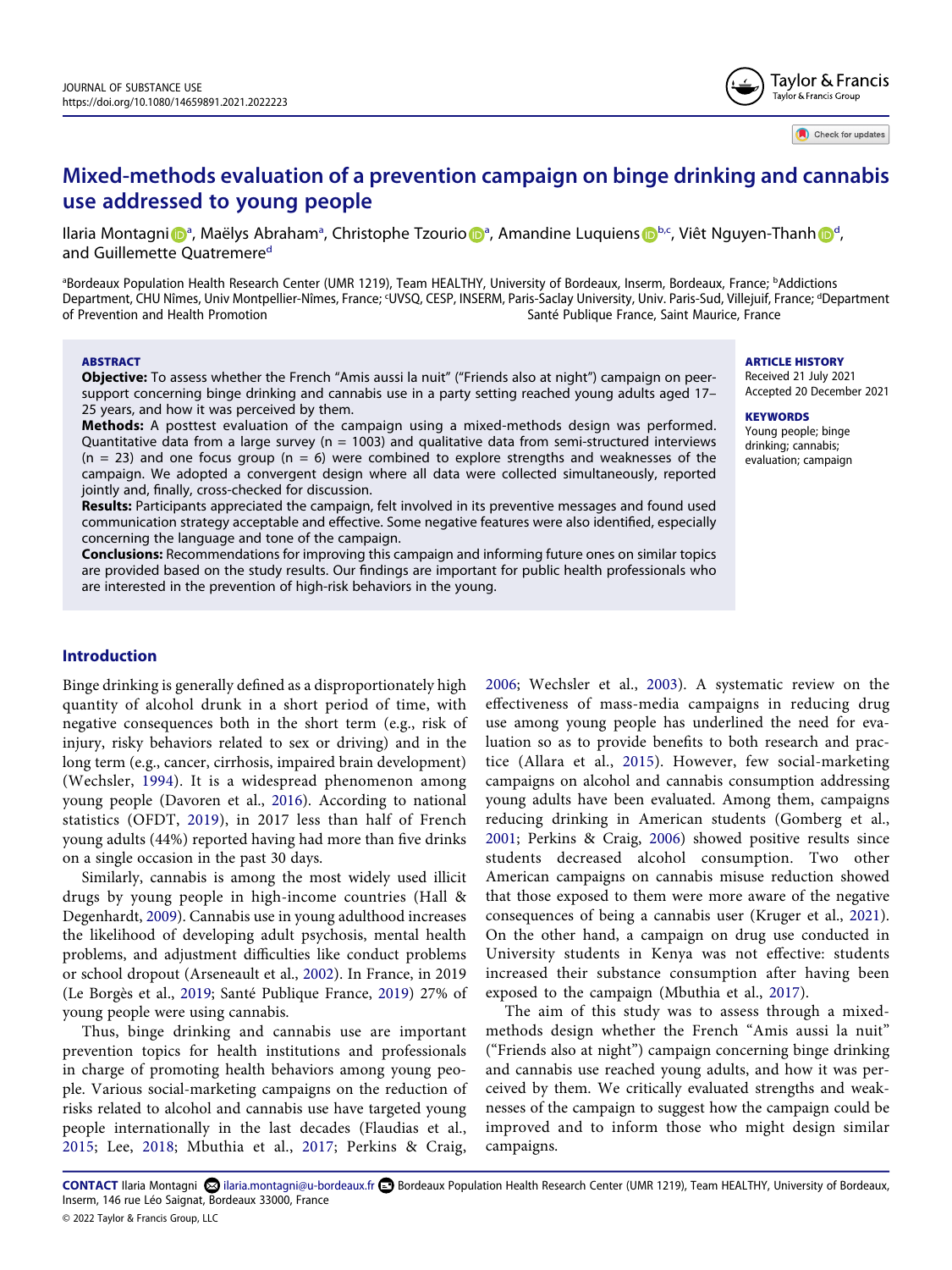## **The "amis aussi la nuit" campaign**

The "Amis aussi la nuit" prevention campaign was conceived, designed, implemented, and funded by Santé publique France, the National Public Health Agency of the French Ministry of Health, and ran from the 25th of September to the 25th of October 2019. The main objective of the campaign was to reduce the risks and consequences of excessive substance use (alcohol and cannabis) among young people aged 17–25 years.

The material of the campaign included digital (three web banners, three stories on Instagram and Snapchat, short preroll videos on YouTube, influencers' videos on social networks, one audio spot broadcast on music streaming platforms, and keyword referencing), print (three posters displayed on 1240 festive places like pubs or clubs, and 2 stickers placed on mirrors or walls of 370 bars or restaurants' toilets in 9 French cities) and radio devices (2 radio spots on a French radio with a young audience). A website [\(http://www.amisaussilanuit.fr\)](http://www.amisaussilanuit.fr) was also created and disseminated via social media, as well as an ad hoc Instagram account. Information and materials of the campaign were sent to Universities in the largest cities of France, e.g., Paris, Marseille, Lyon, Bordeaux.

### **Materials and methods**

This posttest evaluation study used a mixed-methods approach combining quantitative and qualitative data. In particular, we adopted a convergent design where all data were collected simultaneously, reported jointly and, finally, cross-checked for discussion (Creswell & Clark, [2010](#page-6-13)).

<span id="page-2-0"></span>Quantitative data were collected from a large online survey conducted from the 28th of October to the 8th of November 2019, after the end of the campaign, on a representative sample of the French population from a panel of Internet users using the quota method applied to the following variables: sex and age of the respondent, occupation of the head of the household and urban size. A post-stratification weighting was used to correct for main sociodemographic variables. The questionnaire included three sections: sociodemographic information (eight items ranging from sex to job activity); psychoactive substances use (nine items on drinking and cannabis use quantity and frequency); and evaluation of the campaign (27 items). The completion of the survey took 15 minutes. The survey covered all campaign supports that were shown to participants to answer all items of the questionnaire. Quantitative data were described by numbers and percentages. Pearson's chi-square was used for bivariate analysis.

<span id="page-2-3"></span>The qualitative phase followed the COREQ (Consolidated criteria for reporting qualitative research) checklist (Tong et al., [2007](#page-6-14)). It focused only on the materials concerning binge drinking (i.e. two posters, two stickers, and one radio spot). This choice was imposed by the institution behind the dissemination of the campaigns. Qualitative data were collected through semi-structured interviews and one focus group conducted between October and November 2019 by a sociologist and an intern. Respondents were students recruited through a post on the Facebook pages of student groups in the city of Bordeaux, <span id="page-2-1"></span>France. The message briefly explained the topic and objectives of the qualitative study and potential participants were asked to answer a form on their sex, age, field, and year of study and drinking pattern (four profiles, i.e. "not drinking or hardly ever drinking," "drinking regularly but moderately," "drinking on the weekend" and "drinking often and without moderation") inspired by previous research (Freyssinet-Dominjon & Wagner, [2003\)](#page-6-15). We reached a theoretical saturation when obtaining redundant themes and constructs across the three profiles of alcohol consumers. Data were collected based on two interview grids (one for the semi-structured interviews and one for the focus groups). The semi-structured interviews and the focus group were conducted in rooms at the University of Bordeaux and lasted between 1 and 2 hours. Qualitative data were audio-recorded, transcribed and coded using the software NVivo both deductively based on the interview guide and inductively based on spontaneous messages emerging from the discussions. These data were analyzed in triangulation (the sociologist, the intern and the co-principal investigator of the study) using a Grounded Theory approach (Glaser & Strauss, [2017\)](#page-6-16).

<span id="page-2-2"></span>This study followed the Declaration of Helsinki Ethical Principles for Medical Research Involving Human Subjects. Interviewed participants were asked to sign a consent form before participation to the study. Names of participants in the qualitative phase were changed in order to guarantee the anonymous nature of collected data.

### **Results**

## **Study population**

Participants to the survey were 1003: 50% female, 17–20 years old (45%), and 21–25 years old (55%). [Table 1](#page-3-0) presents the characteristics of the quantitative sample.

Participants to the semi-structured interviews were 23 students, of whom 13 were males. Students were aged on average 21.0 years old. Among students, 1 was "not drinking alcohol at all," 4 were "drinking regularly but moderately," 8 were "drinking on the weekend" and 10 "drinking often and without moderation." Participants to the focus group were six students (four females) and aged on average 20.6 years old. They were either "drinking on the weekend" or "drinking often and without moderation"

## **Appeal of the form and contents of the campaign (vocabulary, style, credibility, pertinence)**

As for quantitative results, a total of 82% young people found their form appealing. Among them, stickers were considered as captivating by 88% and, in general, the whole campaign was appreciated by 90% of young people. Those who had already experienced bad consequences of binge drinking or cannabis smoking appreciated the most the content and form of the campaign (95%,  $p < .05$ ). As reported in a free-text item within the survey, reasons for liking the campaign were both concerning the format (for 57%) and the content (for 53%). As for the format, young people appreciated the tone, register, and realistic setting (29%), followed by the scenario (16%) and the easiness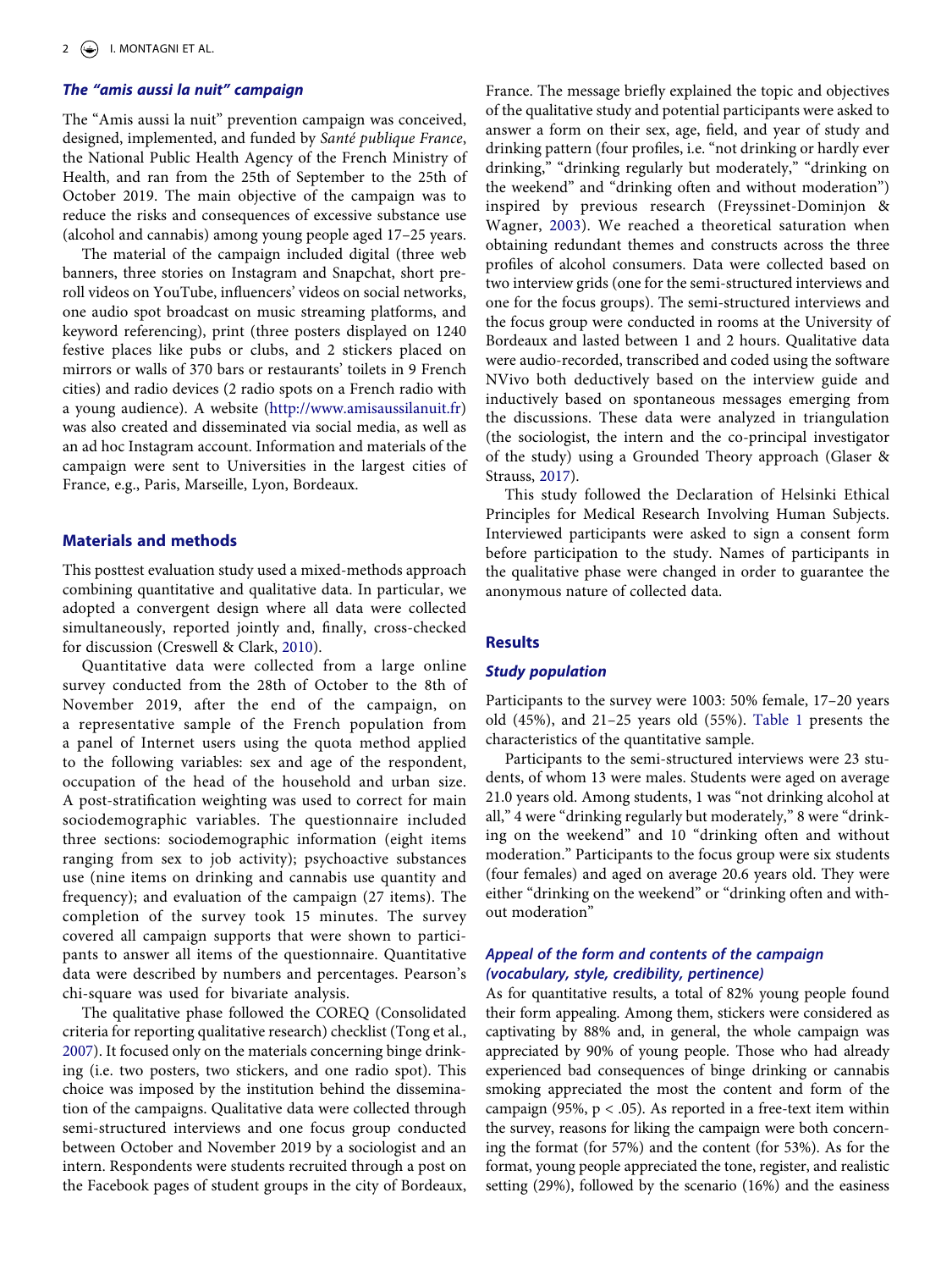<span id="page-3-0"></span>

| Table 1. Sample of the quantitative evaluation: sociodemographic characteristics, |
|-----------------------------------------------------------------------------------|
| consumption of psychoactive substances and party habits.                          |

|                                                                | Unweighted | Weighted |
|----------------------------------------------------------------|------------|----------|
| Whole sample $N = 1003$                                        | n          | $\%$     |
| Sex                                                            |            |          |
| Female                                                         | 530        | 50       |
| Male                                                           | 473        | 50       |
| Age                                                            |            |          |
| 17-20 years-old                                                | 467        | 45       |
| 21-25 years-old                                                | 536        | 55       |
| Principal occupation                                           |            |          |
| Active                                                         | 401        | 41       |
| Pupils or students                                             | 534        | 52       |
| Inactive                                                       | 68         | 7        |
| Size of urban area                                             |            |          |
| Rural to 20,000 inhabitants                                    | 311        | 30       |
| Medium cities (from 20,000 to 100,000 inhabitants)             | 512        | 51       |
| Paris area                                                     | 180        | 19       |
| Alcohol intake (past week)                                     |            |          |
| Exceeding the French guidelines*                               | 264        | 26       |
| In line with the French quidelines                             | 739        | 74       |
| Frequency of binge drinking** (among people who                |            |          |
| declared to have had a drink during the past                   |            |          |
| week $n = 557$ )                                               |            |          |
| Never                                                          | 181        | 33       |
| Less than once a month                                         | 208        | 37       |
| At least once a month                                          | 168        | 30       |
| Cannabis (30 last days)                                        |            |          |
| Yes                                                            | 88         | 9        |
| No                                                             | 915        | 91       |
| Frequencies of parties with friends                            |            |          |
| Never                                                          | 156        | 15       |
| Occasional parties (from once a month to 2-3 times<br>a month) | 750        | 75       |
| Regular parties (once or several times a week)                 | 97         | 10       |
| To have experienced bad consequences of binge                  |            |          |
| drinking or cannabis smoking                                   |            |          |
| Yes, myself                                                    | 59         | 6        |
| Yes, a friend or close people                                  | 191        | 19       |
| No, never                                                      | 767        | 76       |
|                                                                |            |          |

\* Since 2017, French guidelines for adults are based on three dimensions: 1/ you should not drink more than 10 standard drinks per week, 2/ no more than 2 standard drinks per day and 3/ you should have alcohol-free days during the week. A standard drink contains roughly 10 grams of pure alcohol in France.

\*\*Binge drinking is defined in France as drinking 6 glasses of alcohol in one occasion.

of understanding the campaign (14%). As for content, young people found the message effective (22%), concerning both the aim of sensitizing and empowering (18%) and the content about friendship (12%). Almost all of them found the campaign clear (96%) and useful (94%). For 88%, the campaign was attractive and used the right tone. One-quarter (26%) found the campaign shocking. See, [Tables 2 and](#page-4-0) [3](#page-4-1) for detailed information.

These results were nuanced by the qualitative data. Concerning the tone and language (for the posters and the radio spot), some young people judged them as "ridiculous," "exaggerated," "old-fashioned," "embarrassing," "unnatural," "a bit out of date," and "infantilizing," since employed terms were not in line with current young language. For some, the use of this specific vocabulary produced a distance between the target audience and the institution promoting the campaign:

"It's something that I'm quite sensitive to when I look at prevention stuff for young people, it's that we actually know very well that it's not young people who are behind this . . . and it's really obvious that they're trying to adapt to our language."

Posters seemed to many participants to the qualitative phase to be fairly conventional. Inversely, the use of the stickers was considered as original. Young people appreciated the radio spot since it was credible, short, and accessible.

Interviewed young people agreed that displayed situations were realistic:

"It can happen yes, to worry about someone and the others say "but who cares, he's gone his own way or he's in the bathroom" when in fact we don't know what happened to him. "

(Arthur, 20 years old, "drinking often and without moderation" profile)

For all interviewed young people, the campaign was useful and pertinent. For them, preventing risks linked to binge drinking is a public health priority. Furthermore, the approach of the campaign (based on peer support) was appreciated by the participants, since it was perceived as relevant.

"The message is highly relevant yeah, it's clear, it's important. . . . All the more prevention campaigns, they're important too, of course. A lot of people die because of alcohol, it destroys lives, it destroys families, of course it's very important . . . yeah, it's a real issue. »

(Thomas, 20 years, "drinking often and without moderation" profile)

## **Adoption of the campaign and degree of incentive to change behavior**

About 65% of young adults reported in the survey that they could identify with the characters, especially when binge drinking (80%,  $p < .05$ ) and smoking cannabis (84%,  $p < .05$ ) above average standards. In details, 71% of youth felt personally concerned for themselves (42%) or someone close to them (68%). Rates were higher among young people consuming cannabis (84%,  $p < .05$ ) and consuming alcohol in a limited time at higher rates than recommended (84%, p < .05). For 91% of participants, the campaign directly concerned them.

Similarly, interviewed young people of the qualitative phase felt personally concerned since they had already experienced what the campaign showed:

"It's mostly because I think we've all been in a situation like this before, so identifying with the situation is still something that's good and strong".

(Virginia, 21 years, "drinking on the weekend" profile)

Concerning the influencing nature of the campaign [\(Table 2](#page-4-0)), 92% of people completing the questionnaire declared they were encouraged to "pay attention to friends who drink or smoke too much," and 89% to intervene by saying to "a friend who has drunk or smoked too much during a party that he/she should slow down." Furthermore, 67% of young adults having recognized the campaign declared they were encouraged to reduce binge drinking or use of cannabis during parties.

Participants to the qualitative phase declared that the campaign could positively change their behavior since it reinforced the feeling they had of the importance of taking care of friends. The campaign pushed them to think over their attitudes and question the complex concept of friendship. Furthermore, the campaign reinforced their feeling of self-efficacy, i.e. being capable and legitimate to tell their friends to stop drinking.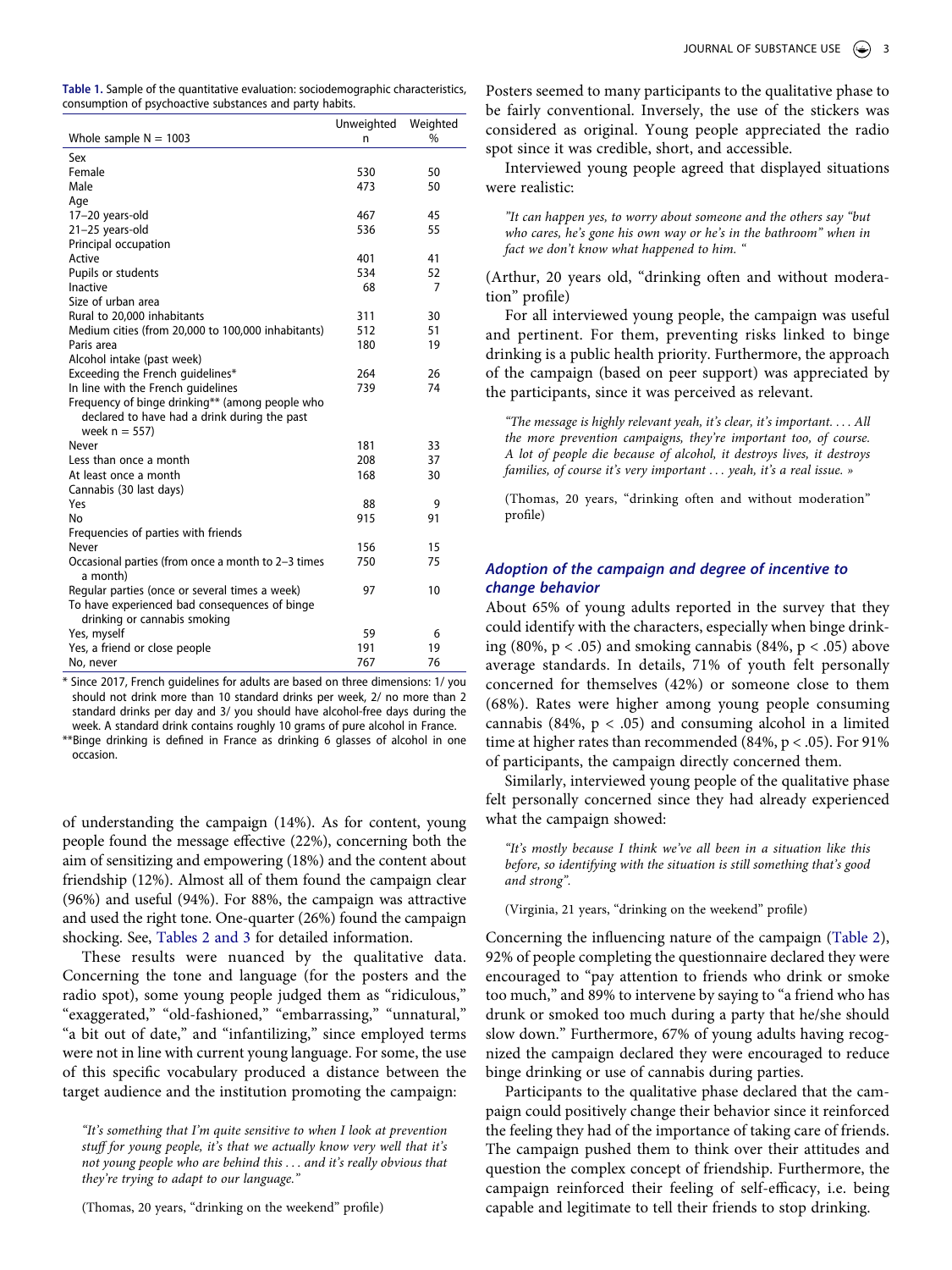<span id="page-4-0"></span>

|                                                                          |  |  |  |  |  |  |  | Table 2. Main indicators of the quantitative evaluation: spontaneous recall, |  |
|--------------------------------------------------------------------------|--|--|--|--|--|--|--|------------------------------------------------------------------------------|--|
| visibility, perception of the campaign and incentive to change behavior. |  |  |  |  |  |  |  |                                                                              |  |

|                                                                                                                                | Unweighted | Weighted |
|--------------------------------------------------------------------------------------------------------------------------------|------------|----------|
|                                                                                                                                | n          | %        |
| Spontaneous and specific recall* of the campaign                                                                               |            |          |
| Yes                                                                                                                            | 23         | 2        |
| No                                                                                                                             | 980        | 98       |
| Have recognized at least one element of the<br>campaign                                                                        |            |          |
| Yes                                                                                                                            | 581        | 57       |
| No                                                                                                                             | 422        | 43       |
| Perception (among people who had recognized at                                                                                 |            |          |
| least one element of the campaign): "This<br>campaign "                                                                        |            |          |
| is clear, easy to understand                                                                                                   | 555        | 96       |
| is useful                                                                                                                      | 548        | 94       |
| draws attention                                                                                                                | 509        | 87       |
| finds the right tone to deal with alcohol and                                                                                  | 509        | 88       |
| cannabis                                                                                                                       |            |          |
| offers solutions to avoid alcohol or cannabis<br>related-risks                                                                 | 427        | 74       |
| shows people or situations I can identify myself<br>with                                                                       | 378        | 65       |
| gives a bad image of people drinking alcohol or                                                                                | 300        | 52       |
| smoking cannabis too much                                                                                                      |            |          |
| makes me feel quilty                                                                                                           | 180        | 32       |
| is shocking                                                                                                                    | 147        | 26       |
| shows it is normal to be drunk during parties                                                                                  | 124        | 21       |
| shows it is normal to smoke cannabis during<br>parties                                                                         | 115        | 20       |
| makes me feel like drinking alcohol                                                                                            | 84         | 15       |
| makes me feel like smoking cannabis                                                                                            | 70         | 12       |
| Incentives (among people who had recognized at<br>least one element of the campaign): "This<br>campaign is encouraging you  "? |            |          |
| to pay attention to friends who drink or smoke                                                                                 | 533        | 92       |
| too much                                                                                                                       |            |          |
| to say to a friend who has drunk or smoked too<br>much during a party that he/she should slow<br>down                          | 519        | 89       |
| to think about one's use of alcohol or cannabis<br>during parties                                                              | 447        | 77       |
| to reduce one's use of alcohol or cannabis<br>during parties                                                                   | 388        | 67       |

## **Discussion**

The prevention campaign "Amis aussi la nuit" was generally appreciated by young people as a successful social-marketing intervention.

Some campaigns aim to reduce alcohol and cannabis use in a normative way. Their effectiveness is usually limited as it is reported in a systematic review (Allara et al., [2015](#page-5-1)). Some other campaigns, including this one, aim to reduce alcohol- and cannabis-related risks instead of stigmatizing the use of these substances. They clarify the social norms about binge drinking and cannabis consumption without imposing them. The two American campaigns on reduction of risks related to cannabis use are in line with this approach (Kruger et al., [2021\)](#page-6-12).

The message conveyed by the "Amis aussi la nuit" campaign was to take care of friends regarding alcohol and cannabis use during parties. Peer-support was considered as important by young people and using this approach was judged as relevant by participants to our study. They declared that they were empowered and that the campaign prompted them to pay attention to their friends' consumption in order to avoid unpleasant incidents. This result was similar to findings from previous research on peer support (Zarzar et al., [2012](#page-6-17)).

<span id="page-4-5"></span>Young people liked the fact that images were realistic and that they could identify with the characters. The campaign evoked some personal experiences and triggered the reflection on the value of friendship especially in a dangerous situation. Almost all participants liked the banners, stories and visual materials, but used youthful tone was defined as too caricatural and stereotyped. Participants recognized that the sender of the message was an institution, which was not really in tune with their language style.

<span id="page-4-3"></span>Using an alarming approach seemed to engage young people, even if, for some of them, it could lead to a stigmatized vision of their conducts. Results from a previous study among University students (Dahl et al., [2003](#page-6-18)) showed that alarming content in advertising significantly increased their attention, benefited memory, and positively influenced behavior. However, previous research (Castillo-Manzano et al., [2012\)](#page-5-2) reported some concern regarding the negative effects of using alarming advertising content. Thus, the use of alarming images and contents remains debatable.

<span id="page-4-2"></span>As for target audience, medium-to-high users of alcohol and cannabis were the most respondent to the campaign, similarly to above-mentioned American studies (Gomberg et al., [2001;](#page-6-11) Perkins & Craig, [2006\)](#page-6-9). This is an encouraging result, which implies that the campaign reached those more at risk. Concerned young adults identified more with the campaign characters which might influence the desired behavioral change, as supported by the social identification theory according to which identity (sociodemographic and economic status) increases the likelihood that information will be relevant to the individual, resulting in increased attention (Devlin & Dillard, [2016](#page-6-19)).

\* Respondents spontaneously cited one precise element of the campaign. **Table 3.** Bivariate analysis between sociodemographic and use of substances variables, and main indicators for the campaign evaluation.

<span id="page-4-4"></span><span id="page-4-1"></span>

|                                                                 |          | To have<br>recognized |             |         |           | To feel<br>concerned |             | To identify<br>onself with |  |
|-----------------------------------------------------------------|----------|-----------------------|-------------|---------|-----------|----------------------|-------------|----------------------------|--|
|                                                                 |          | the                   | To like the |         | by the    |                      | the         |                            |  |
|                                                                 |          |                       | campaign*   |         | campaign* |                      | characters* |                            |  |
|                                                                 | campaign |                       |             |         |           |                      |             |                            |  |
|                                                                 | %        | p-value               |             | p-value | %         | p-value              | %           | p-value                    |  |
| Sex                                                             |          | < .001                |             | .321    |           | .620                 |             | .963                       |  |
| Female                                                          | 63       |                       | 91          |         | 72        |                      | 65          |                            |  |
| Male                                                            | 52       |                       | 89          |         | 70        |                      | 65          |                            |  |
| Age                                                             |          | .004                  |             | .123    |           | .807                 |             | .310                       |  |
| 17-20 years-old                                                 | 62       |                       | 92          |         | 71        |                      | 63          |                            |  |
| 21-25 years-old                                                 | 53       |                       | 89          |         | 70        |                      | 67          |                            |  |
| Alcohol intake (past<br>week)                                   |          | < .001                |             | .282    |           | < .001               |             | < 0.001                    |  |
| <b>Exceed the French</b><br>quidelines*                         | 66       |                       | 92          |         | 84        |                      | 80          |                            |  |
| Inline with the French<br>guidelines                            | 54       |                       | 89          |         | 65        |                      | 58          |                            |  |
| Cannabis 30 last days                                           |          | .054                  |             | .472    |           | .019                 |             | .001                       |  |
| Yes                                                             | 67       |                       | 88          |         | 84        |                      | 84          |                            |  |
| No                                                              | 57       |                       | 91          |         | 69        |                      | 63          |                            |  |
| To have experienced<br>bad consequences of<br>binge drinking or |          |                       |             |         |           | < .001               |             | < .001                     |  |
| cannabis smoking                                                |          |                       |             |         |           |                      |             |                            |  |
| Yes, myself or a friend<br>or close people                      | 69       |                       | 95          | .024    | 86        |                      | 78          |                            |  |
| No, never                                                       | 54       |                       | 89          |         | 65        |                      | 60          |                            |  |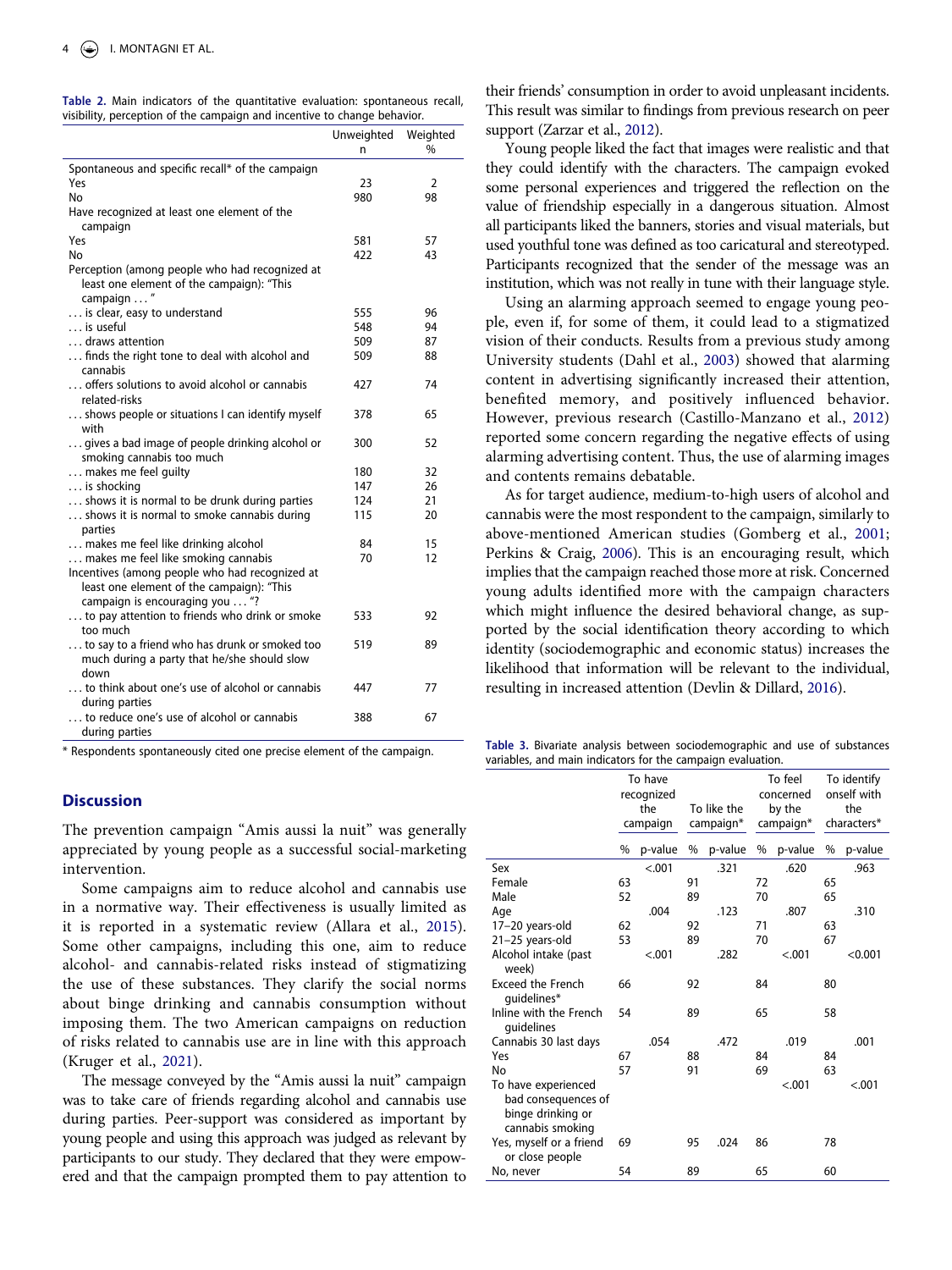This campaign used a multi-channel approach to maximize its diffusion including posters, radio spots, posts in social networks, etc., thus incurring a high level of investment and costs. This approach is proved to be effective, as reported in a systematic review on health-related campaigns (Stead et al., [2019](#page-6-20)).

<span id="page-5-5"></span><span id="page-5-4"></span>As suggested in previous research (Gough et al., [2017](#page-6-21)), social media are a convenient and effective means to reach young adults and disseminate health messages. Social networks have the capacity to reach a large and broad cross-section of young adults and to harness their attitudes and beliefs. This evaluation underlines the fact that this kind of campaigns should be concentrated on web-based supports for a longer period.

<span id="page-5-3"></span>Concerning the evaluation technique, to the best of our knowledge, this is one of the few studies analyzing a socialmarketing campaign through a mixed-methods design. Mixedmethods evaluations are considered as one of the most performing techniques to collect information from consumers (Cresswell et al., [2003](#page-6-22)). The quantitative analysis allows the general understanding of acceptability and reach of the campaign, while the qualitative analysis provides more specific and personal points of view around the campaign. Furthermore, the impact of selection biases and social desirability in semistructured interviews and focus group are nuanced by the large quantitative survey sample.

This study is not without limitations. First, data were exclusively collected after the diffusion of the campaign and it is not possible to evaluate its effect on participants' health behavior, specifically intervening with friends or decreasing their consumption. Studies using a pretest-posttest design will help measure the effectiveness of similar campaigns on reducing alcohol-related risks. However, measuring the impact of the campaign on participants' health behavior was not the objective of this study, which aimed at describing the visibility and perception of the campaign among young adults. Second, qualitative data was collected exclusively from students of one French region (Bordeaux area), which hinders the possibility of providing a complete appraisal of the campaign in other regions in France where consumptions are varied. Despite the fact that qualitative samples are not meant to be representative, semi-structured interviews and focus groups with other young people (e.g. workers, unemployed) might provide a broader assessment of the campaign from different perspectives. Furthermore, for the qualitative evaluation, we only considered the binge drinking part of the campaign. Data concerning the cannabis-related campaign need to be collected to corroborate the findings concerning the binge drinking-related materials.

## **Conclusion**

The evaluation of the campaign suggested several recommendations for future campaigns on similar topics addressed to the same target audience. First, the campaign style and vocabulary should fit the target audience without being caricatural. We suggest to use short and punchy messages whose interpretation is clear and immediate. Second, campaigns should reflect real-world practices of young people in order to propel identification and credibility. Third, campaigns should avoid a normative approach and leverage a peer-to-peer perspective. Fourth, implied behavior changes should have positive repercussions for the audience. Messages centered on the reduction of risks rather than on stigmatization are preferred. Fifth, visibility of the campaign should be maximized by using different channels, tones, styles, etc. In particular, when targeting young people, banners, stories, and posts on social media are the most effective campaign supports. Finally, it is important to involve the target audience from the early design of the campaigns in order to maximize their acceptability and effectiveness.

### **Acknowledgments**

The authors wish to thank the participants to the study. Special thanks to the Communication and Prevention Department of Santé Publique France and the i-Share team for supporting the implementation of the study. Thank you also to the private research and consulting firm BVA who performed the online survey.

### **Disclosure statement**

The authors declare that they have no known competing financial interests or personal relationships that could have appeared to influence the work reported in this paper.

## **Funding**

The i-Share team is currently supported by an unrestricted grant of the Nouvelle-Aquitaine Regional Council Conseil Régional Nouvelle-Aquitaine, grant [N°4370420]. It has also received grants from the Nouvelle-Aquitaine Regional Health Agency Agence Régionale de Santé Nouvelle-Aquitaine, grant [N°6066R-8], Public Health France Santé Publique France, grant [N°19DPPP023-0], and The National Institute against cancer INCa [grant N°INCa\_11502]. The funding bodies were neither involved in the study design, or in the collection, analysis, or interpretation of the data.

## **ORCID**

Ilaria Montagni http://orcid.org/0000-0003-0076-0010 Christophe Tzourio D http://orcid.org/0000-0002-6517-2984 Amandine Luquiens D http://orcid.org/0000-0002-9402-442X Viêt Nguyen-Thanh b http://orcid.org/0000-0002-5383-2404

## **Data availability statement**

Data is available from the first author upon reasonable request.

## **References**

- <span id="page-5-1"></span>Allara, E., Ferri, M., Bo, A., Gasparrini, A., & Faggiano, F. ([2015](#page-1-2)). Are mass-media campaigns effective in preventing drug use? A cochrane systematic review and meta-analysis. BMJ Open, 5(9), e007449. [https://](https://doi.org/10.1136/bmjopen-2014-007449)  [doi.org/10.1136/bmjopen-2014-007449](https://doi.org/10.1136/bmjopen-2014-007449)
- <span id="page-5-0"></span>Arseneault, L., Cannon, M., Poulton, R., Murray, R., Caspi, A., & Moffitt, T. E. [\(2002](#page-1-3)). Cannabis use in adolescence and risk for adult psychosis: Longitudinal prospective study. British Medical Journal, 325 (7374), 1212–1213. <https://doi.org/10.1136/bmj.325.7374.1212>
- <span id="page-5-2"></span>Castillo-Manzano, J. I., Castro-Nuño, M., & Pedregal, D. J. [\(2012\)](#page-4-2). How many lives can bloody and shocking road safety advertising save? The case of Spain. Transportation Research Part F: Traffic Psychology and Behaviour, 15(2), 174–187. <https://doi.org/10.1016/j.trf.2011.12.008>